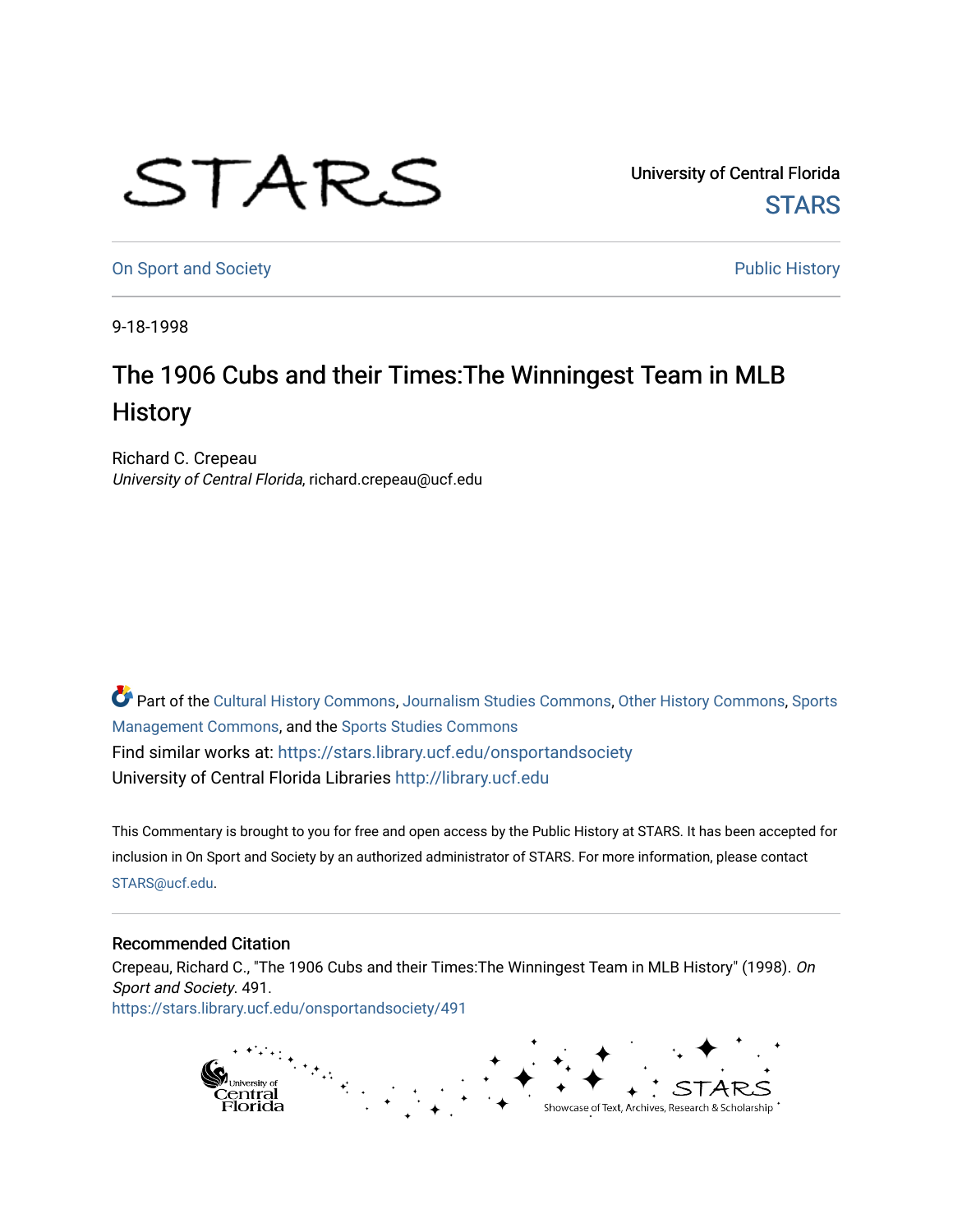## SPORT AND SOCIETY FOR H-ARETE SEPTEMBER 18, 1998

Among the less frequently discussed records being pursued across the diamond landscape these days is the single season wins record. Ninety-two years ago, in 1906, the Chicago Cubs,  $-$  yes, the Chicago Cubs  $-$  set the single season record for most wins at 116 games. The Yankees recent mini-slump has diminished their chances of reaching that lofty height but they still have an outside shot at it.

This Cubs team that won 116 and lost 36 had a winning percentage of .763 and won an astounding 55 of their last 65 games finishing 20 games in front of the New York Giants. Defying the notion that a strong finish is an advantage heading into the post-season, the Cubs then turned around and lost the World Series to the Chicago White Sox, the legendary "Hitless Wonders." It was the only all-Chicago World Series, the replication of which has been a dream of Chicago baseball fans ever since.

These Cubs are probably best known from the verse written by Franklin P. Adams for the New York Evening Mail in 1910 which featured the repeating line, "Tinker to Evers to Chance." Indeed these three players were key figures on the 1906 team, and Frank Chance, "the Peerless Leader," was a player-manager who conducted his on field direction from first base. Joe Tinker at shortstop and Johnny Evers at second base, known as the best double-play combination that never talked to one another, rounded out the poetic trio.

This may have been the core of the team, but indeed there were many other major contributors to this truly awesome baseball machine. Chance led the league in runs scored, 103, and stolen bases with 57; Harry Steinfeldt, the third baseman, led the league in hits with 176 and RBI's at 83 and was second in total bases; Right-fielder Frank Schulte led the Cubs with seven home runs and led the league in triples with 13. The 1906 Cubs led the league in batting average at .262 and slugging percentage of .339, led the league in runs, walks, hits and triples, and had several players among the top five in numerous league batting categories.

Pitching was even more impressive. The team ERA was 1.76, the first time a team had gone under 2.00 since the mound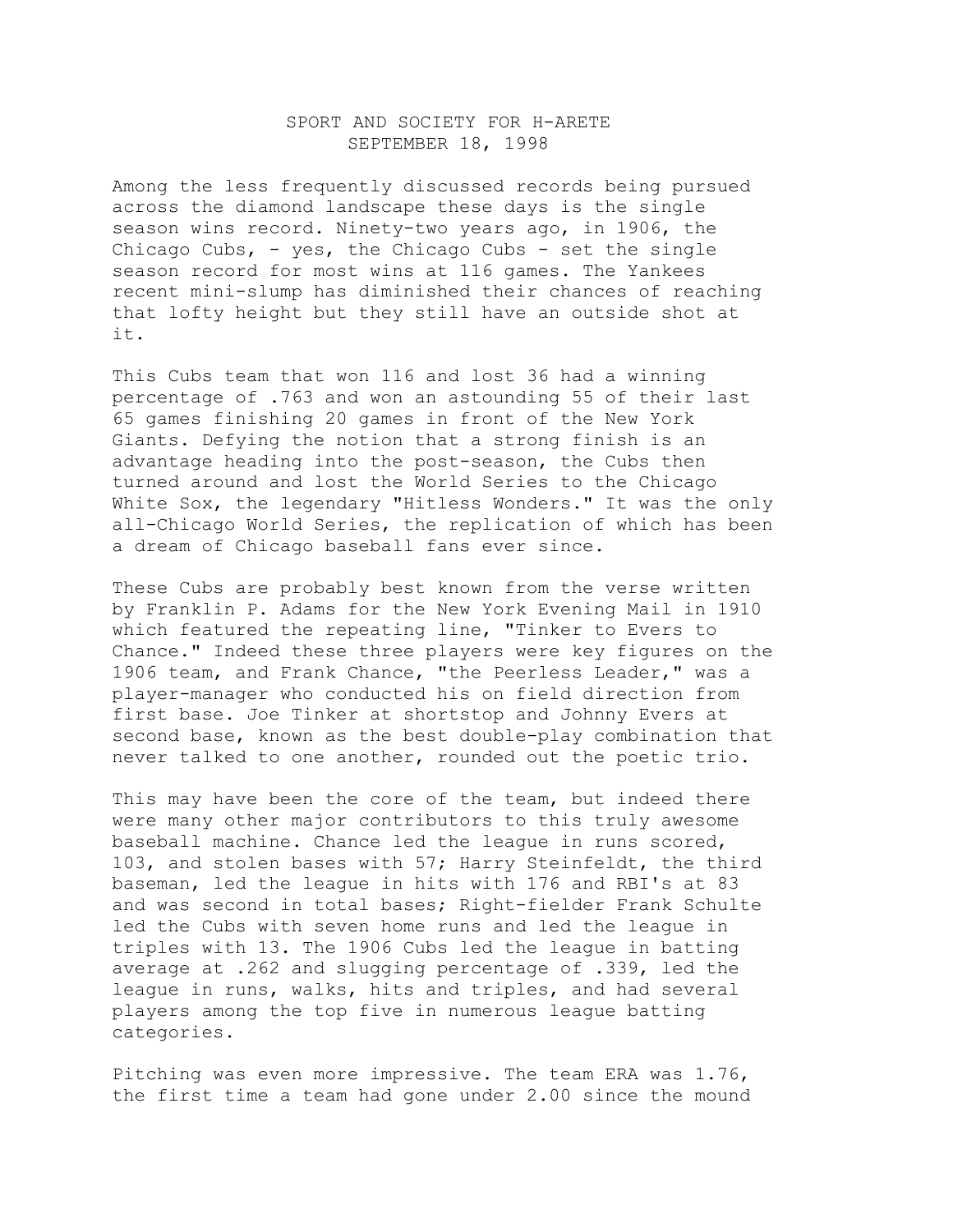was moved back to 60'6" in 1883. Cubs' pitching led the league in shutouts with 30, strikeouts with 702, and allowed the least hits and runs. The pitching was supported by excellent defense as the Cubs had the fewest errors and best fielding average in the National League.

The leader of the staff was Mordecai "Three Finger" Brown whose league leading ERA was 1.04. Brown had a league leading nine shutouts, won 26 games, and held opponents to a .204 batting average. At age seven Brown acquired his "Three Finger" nickname and his pitching advantage when he caught his hand in a corn-shredder cutting off the two top joints of his index finger and paralyzing his baby finger. The corn shredder became a tourist attraction when Brown became a dominant pitcher in the National League.

Also leading this pitching staff was 20 game winner Jack Pfiester who was second in the league in ERA and opponent batting average in which he was tied with Brown. Ed Reulbach led the league in that category holding National League hitters to a .174 average, was third in ERA, and led the league in winning percentage with a record of 20-4. Orval Overall and Jack Taylor won 12 games each and had ERAs of 1.88 and 1.83 respectively. Carl Lundgren won 17 games and had an ERA of 2.21 and held opponents to a .217 batting average.

According to Total Baseball had such awards existed, Pfiester would have been rookie of the year, Brown would have won the Cy Young Award, and the MVP would have been Steinfeldt.

This team was a jugger-naught and much more than Tinker to Evers to Chance in this period known as Baseball's Silver Age. It was an age that featured its own legends and Hall of Famers like Ty Cobb who began his career in 1906 and left his indelible mark on the pre-Ruthian game. Indeed the game of '06 was the "inside game," what was called "scientific" baseball. The base hit, the bunt, and the stolen base along with excellent pitching were its marks.

On the pitching mound you could watch the legends, like Christy Mathewson and Cy Young, baffle the hitters with their talent. Or you could watch the likes of Ed Walsh and his spitballs mystify the batters, along with all those who doctored the ball in any number of still legal ways. It was